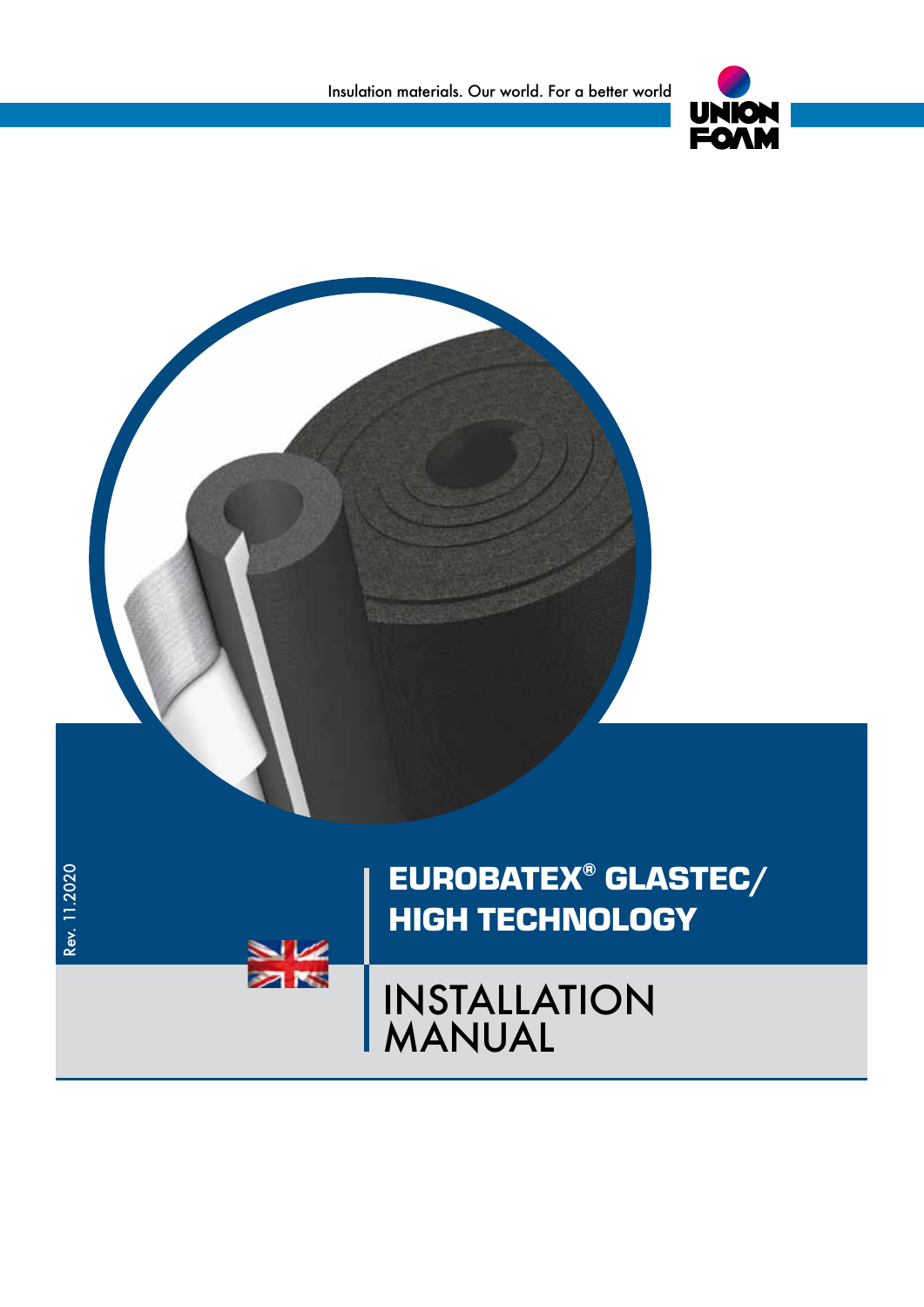

EUROBATEX® GLASTEC/HIGH TECHNOLOGY is an insulation system with a coating that ensures excellent performance in the event of fire and excellent resistence against mechanical abuse and UV radiation. The coating is composed of a thin aluminum foil coupled with a layer of mineral fibre. The aluminum foil is an efficient barrier against water vapour transmission and is 100% waterproof.

# **PREMISE**

To help users and applicators of their own insulation materials carry out a correct installation, UNION FOAM S.p.A. has produced this manual with the aim to offer advice, based on acquired experience, on technical solutions which can facilitate and simplify a "state of the art" thermal insulation.

The following information purely offers practical suggestions but UNION FOAM S.p.A. recommends that working conditions should be evaluated and analysed individually to ensure a perfect installation of the insulation material.

UNION FOAM S.p.A. only guarantees "constant quality" and the compliance of its products based on current regulations.

This installation manual defines the rules that must be observed for a correct installation of our EUROBATEX GLASTEC and EUROBATEX HIGH TECHNOLOGY products.

### **HANDLING, TRANSPORT AND STORAGE:**

- The material should be carefully handled and stored.
- Physical damages: scratches, surface breaks and mechanical stress should be avoided in order to preserve the UV resistance, waterproof and fire resistance properties.
- **O** Do not work with damaged material.
- Store the material at a temperature between 0 °C and 35 °C.

#### **EUROBATEX GLASTEC/HIGH TECHNOLOGY SHEETS FOR DUCT INSULATION:**

The correct procedure for duct insulation is described in the illustration below (*Fig.1, 2, 3 and 4)*. Take the measurements of sides 1 and 2, transfer them to the material and cut out the sections.

*N.B. When measuring the sides it is important to add the equivalent of twice the insulation material thickness to allow for a correct fitting on the duct with sides 3 and 4.*

Take the measurements of sides 3 and 4, transfer them to the material and cut out the sections. Proceed with the insulation as shown in figs 1 and 3 and seal the joints with NC GLAS tape. Due to the different possible applications of EUROBATEX GLASTEC and EUROBATEX HIGH TECHNOLOGY, we recommend that a polymeric sealant is applied on the edges of the tape.

**NOTE: this application can be carried out with either a standard or self-adhesive sheet (apply the adhesive to both to the insulation material and the duct). In both situations we strongly recommend that a suitable solvent is used to clean the surfaces of any grease or dirt before the insulation material is applied.**

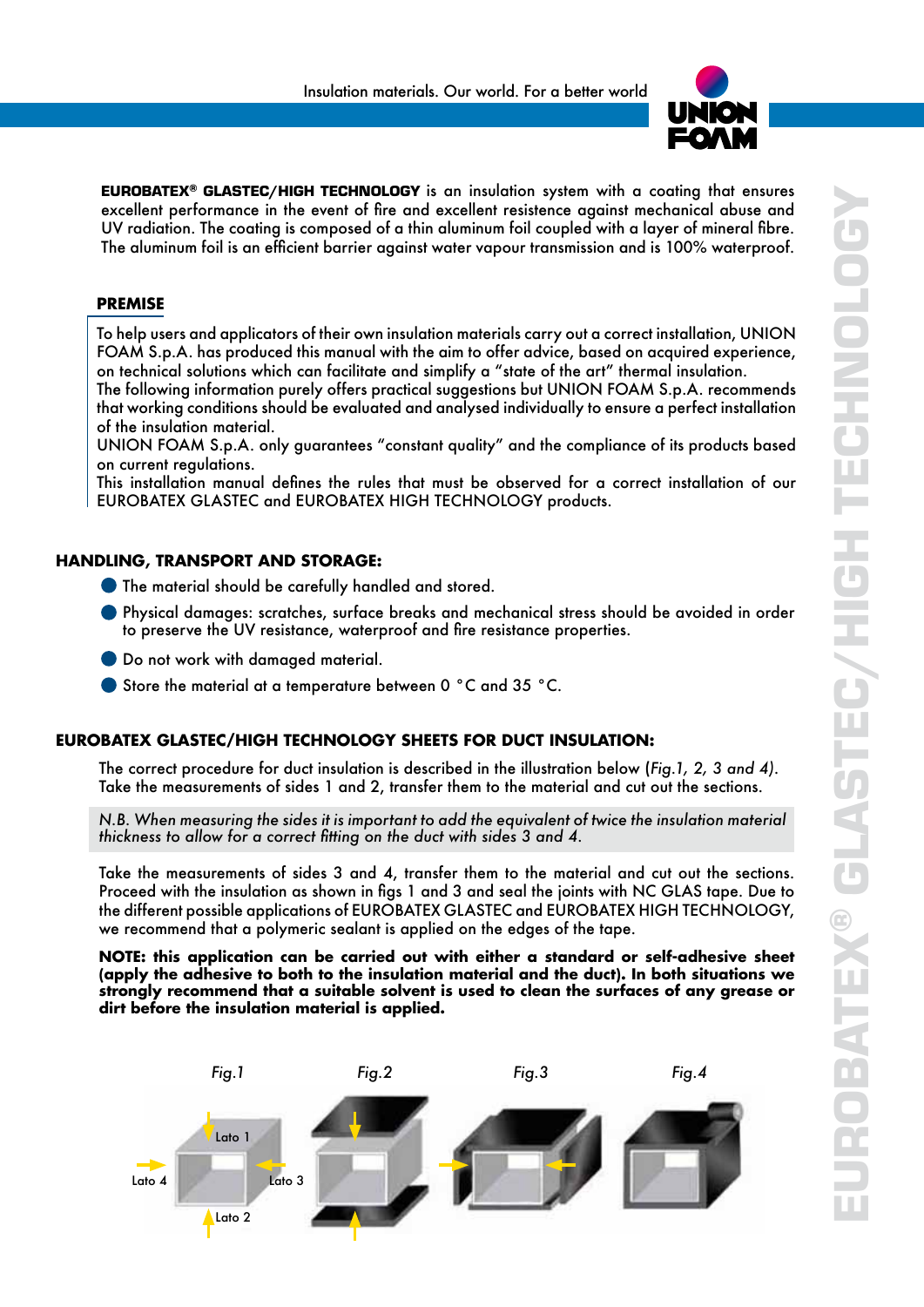

# **INSTALLATION OF EUROBATEX GLASTEC/HIGH TECHNOLOGY SHEETS FOR PIPEWORK:**

Measure the circumference of the pipework to be covered and cut the EUROBATEX GLASTEC/ HIGH TECHNOLOGY sheet so that sheet height e pipework circumference have the same dimensions *(Fig.1)*.



Apply the adhesive along both sides of the longitudinal cut, install the sheet above the pipework and join the surfaces *(fig.2)*. For a correct adhesion to the surfaces, apply pressure on both sides *z*.

*N.B.* Instructions for applying the adhesive are comprehensively described in the relevant technical data sheet.



In order to obtain a secure seal, apply NC GLAS tape on the joint *(fig.4)* and apply a polymeric sealant on the edge of the tape *(Fig.5)*.

*N.B. For a proper adhesion of the tape, make sure that the section to be covered is free from dust, grease and adhesive residues; apply pressure when fastening and avoid tensioning.*



Repeat the operations illustrated so far with a second piece of EUROBATEX GLASTEC/HIGH TECNOLOGY sheet, then glue the two sections together *(Fig. 6)*, paying attention not to make the longitudinal closures coincide *(Fig.7)*.



Fix the joint with tape and seal with polymer sealant *(Fig.8)*.